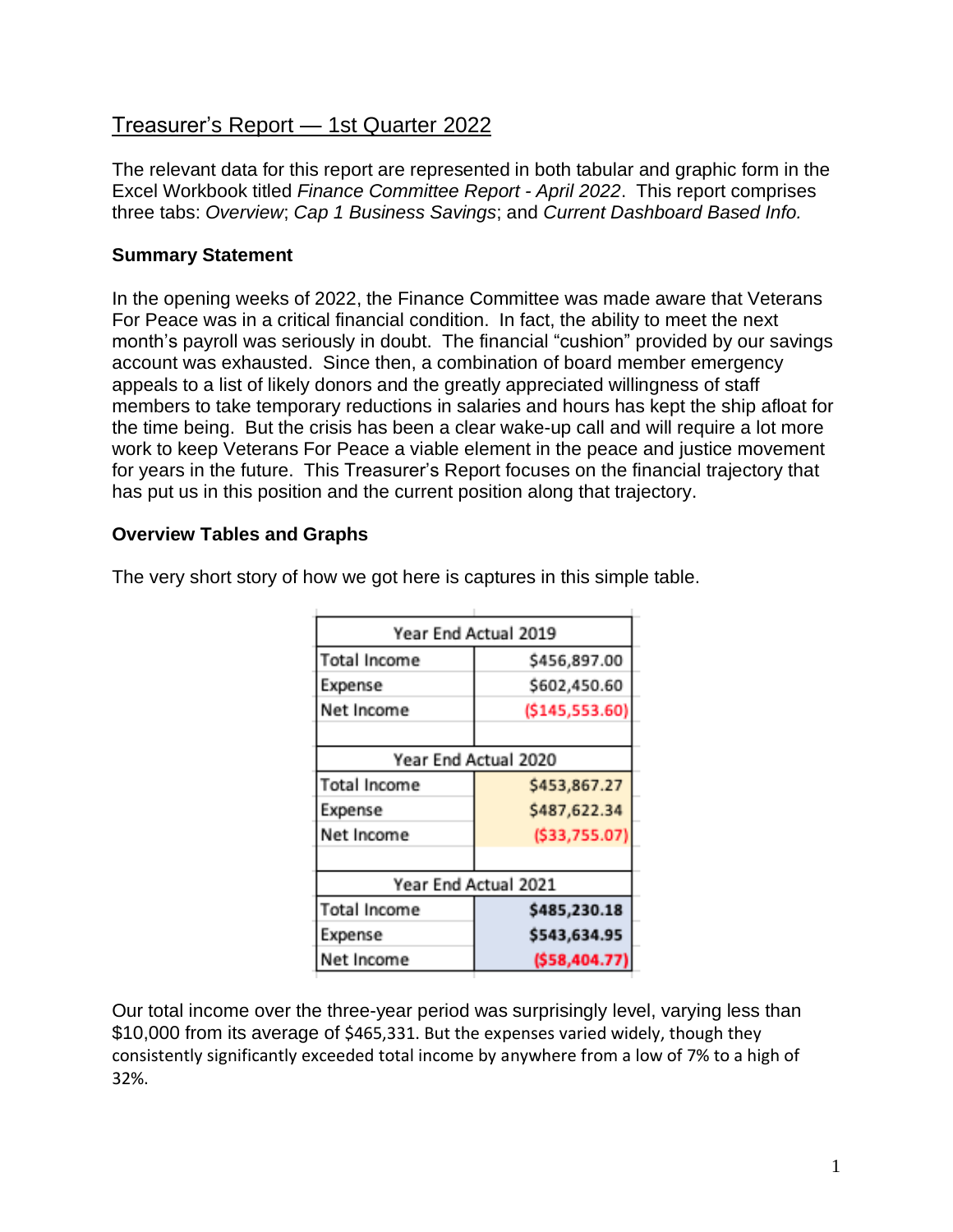Expanding our field of vision to include the budgets for those years tells a little more of the story.



This chart shows that following the disastrous financial performance of 2019, the 2020 Board approved a budget of nearly \$678,000, a total income 50% greater than that raised in the preceding year, a year in which income fell short of expenses by nearly \$146,000. Perhaps the Board felt that the money spent in 2019 had to be spent again in 2020 and set a revenue target accordingly. The budget for 2021 set more modest revenue goal only 13% greater than the actual revenue for the preceding year, but since the actual revenue fell short by about 10% and the expenses exceeded budget by about 8%, we once again ended the year in the red.

This succession of deficit years reflects a consistent pattern of excessive optimism with respect to our ability to obtain the revenue necessary to meet our budgets and a similar optimism with respect to our determination to hold our expenses within budgetary guidelines. So the question arises, how have we managed to survive as an organization over these debt-laden years. The answer lies with the aforementioned "cushion": *Cap 1 Business Savings.*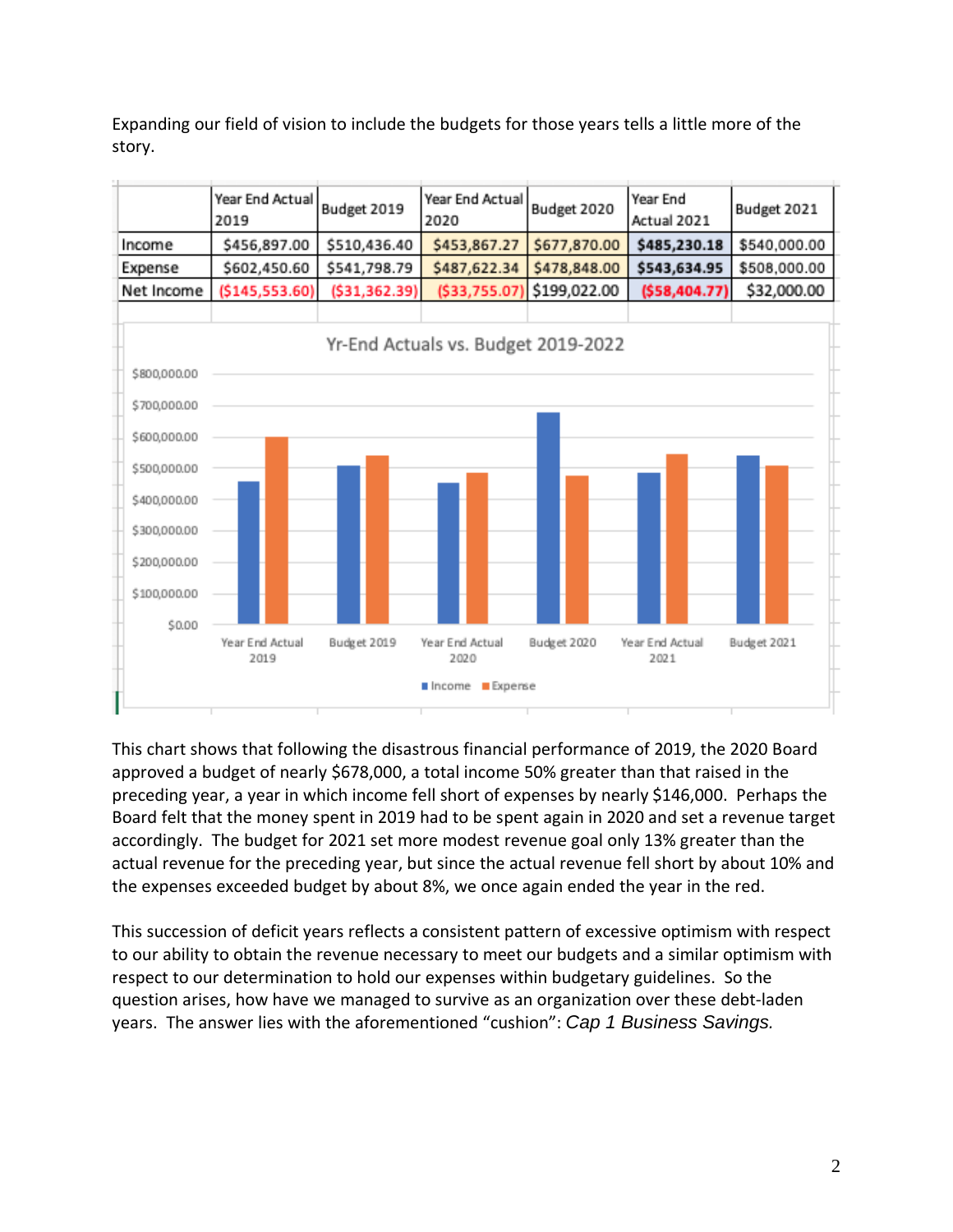### **Cap 1 Business Savings**

You all remember that some years ago, the venerable World War II navy veteran, Sally-Alice Thompson of Albuquerque, donated \$250,000 to Veterans For Peace as long-term asset to be used as prescribed in the *VFP Policies and Procedures*. The applicable policy is reprinted below.

Long Term Asset Fund: VFP will maintain a Long Term Asset Fund into which will be deposited any revenue item that is greater than 10% of that year's approved operating budget, with earned interest from such a fund going into the general operating budget.

This generous grant was appropriately deposited in a *Capitol 1* savings account. In addition, from time to time other grants and bequests have added small amounts to the account. As shown in the table on the next page, at the beginning of 2020, the account held more than \$123,000. At the beginning of 2021 it held just under \$109,000. By the end of October 2021, it had been spent down to \$1000 and some change. We had exhausted our savings to keep VFP operating in spite of the succession of operating deficits.

The table reflects withdrawals in February, March, and April of 2020 as well as further withdrawals in April, September, and October of 2021. These movements of cash from the Long Term Asset account to the checking account (from which we pay our bills) were necessary to keep the latter from being overdrawn. The uptick in the Long Term Asset account resulted from a movement of nearly \$45 thousand from the Edward Jones brokerage account into the Cap 1 account.

In sum, over the two year period, \$168,000 was moved from the Long Term Asset Fund into operating accounts to offset deficits in the latter. Which brings us nearly up to date.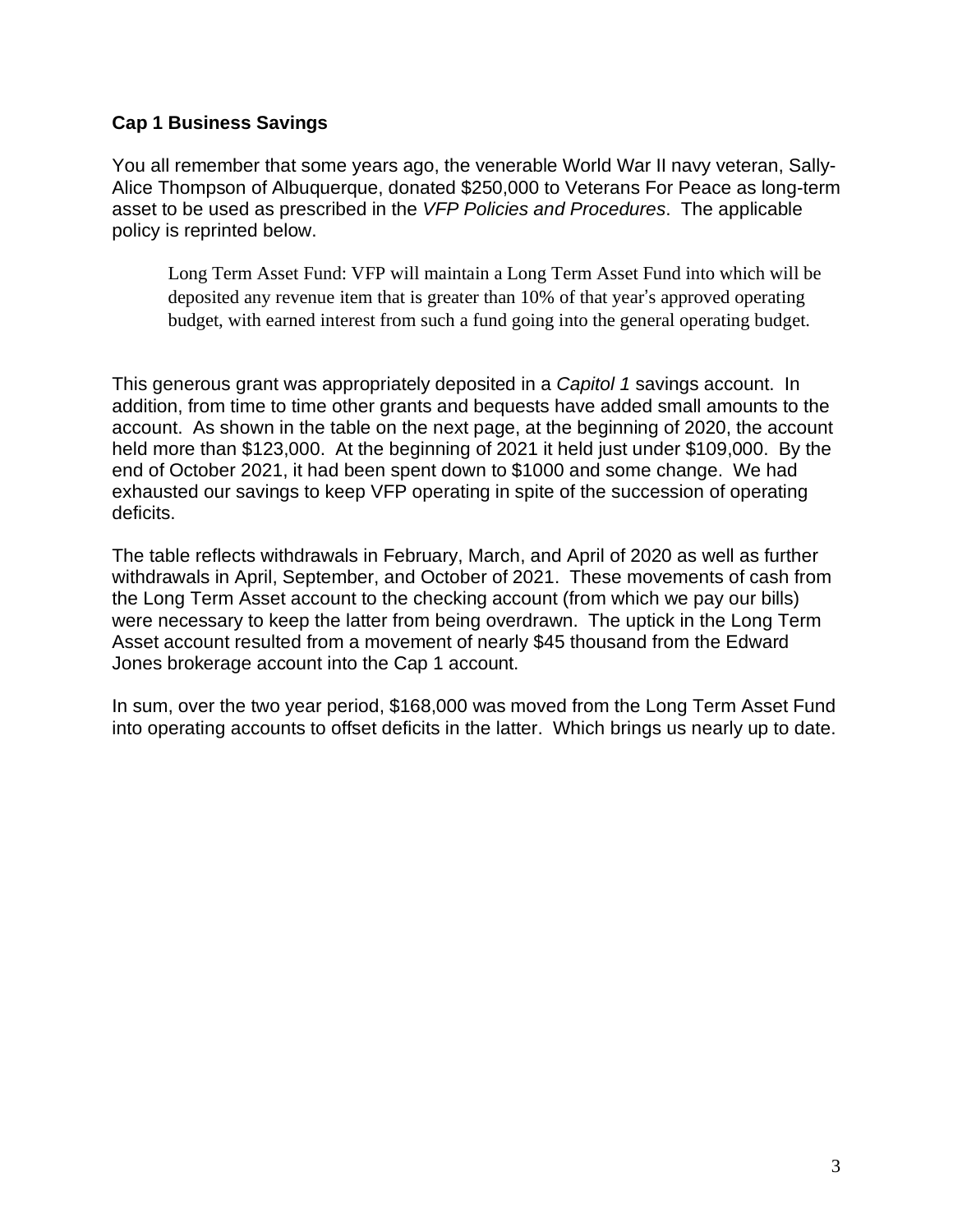

#### **Current Dashboard Based Info**

The Executive Director maintains a "Dashboard" to keep track of where we are and where we are likely to go. The chart on the following page is based on a modified version of that Dashboard at the end of the first quarter of 2022.

Focusing on the first column for each year, we got the year off to an exceptionally good start thanks to Jane Fonda's year-end appeal. January 2022 donations were \$65,023.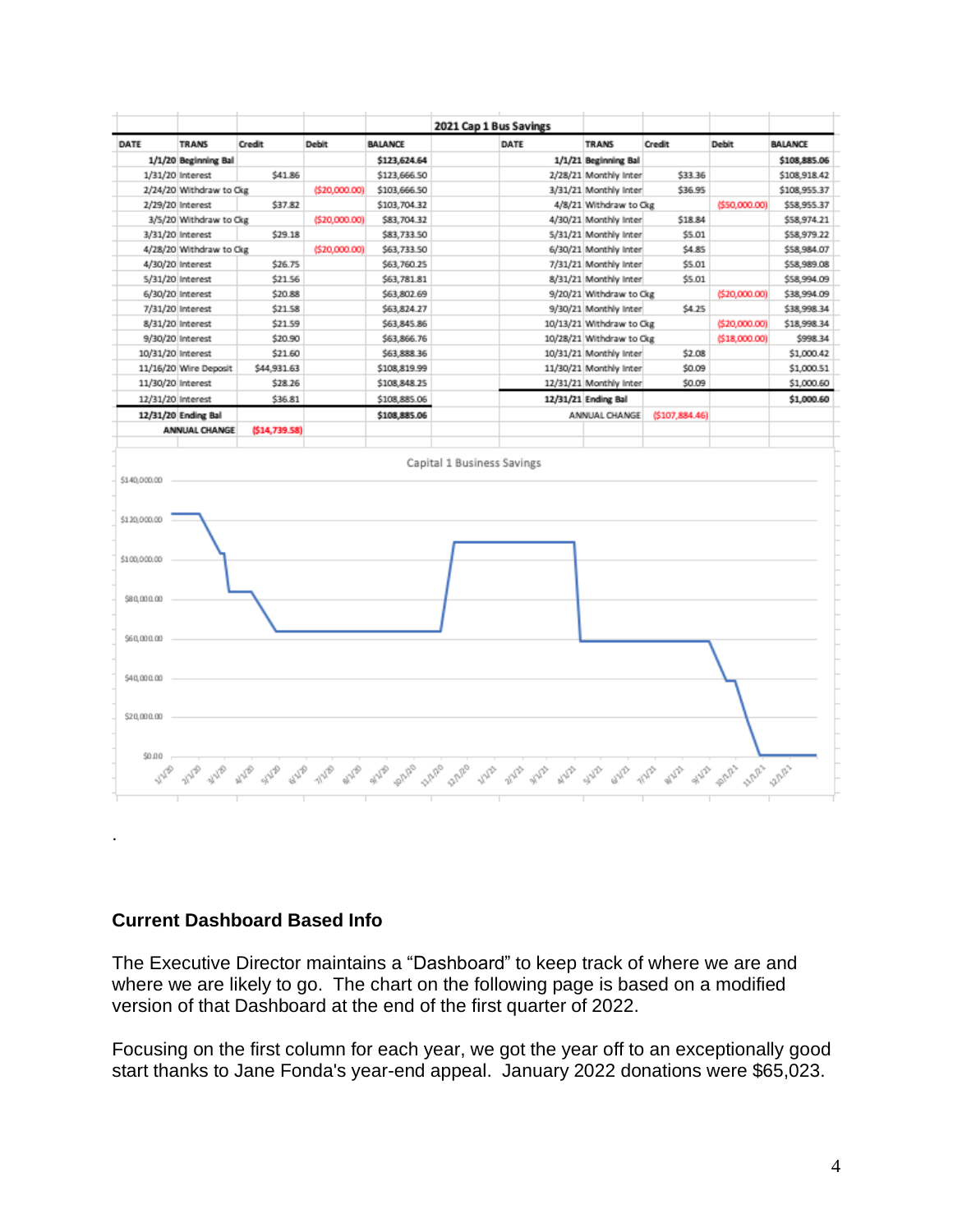That was more than 100% higher than the January donations in 2021, and 75% higher than January 2020 as well as five times as high as January 2019. Member dues in January 2022 were just a little lower than the average for the preceding three years.. Even if this good start were to be continued throughout the year, the projected year-end net income would be a deficit of \$24,420.. As we have seen in previous years, similar projections (labeled above "As if" Projections ) consistently overstated income and understated expenses relative to year end actuals.

So we are well advised to continue and expand fund-raising efforts and monitor closely opportunities to reduce expenses and evaluate our ability to maintain staffing levels.

| 2.022        | Jan     | Feb       | Mar       | TotalQ1   | Projected 2022    |             | 2022Budget   |
|--------------|---------|-----------|-----------|-----------|-------------------|-------------|--------------|
| Member Dues  | 14,529  | 8,646     | 11,315    | 34,490    | 137,960           |             | 152,400      |
| Donations    | 65,023  | 9,164     | 10,770    | 84,957    | 339,828           |             | 356,000      |
| Other Income | 873     | 2,267     | 1,777     | 4,917     | 19,668            |             | 82,400       |
| Total Income | 80.425  | 20.077    | 23,862    | 124,364   | 497,456           |             | 590,800      |
| Expenses     | 38,133  | 37,864    | 54,472    | 130,469   | 521,876           |             | 590,800      |
| Total        | 42,292  | (17, 787) | (30, 610) | (6, 105)  | (24, 420)         |             | $\mathbf{0}$ |
|              |         |           |           |           |                   |             |              |
| 2.021        | Jan     | Feb       | Mar       | TotalQ1   | "As if" Projected | Actual 2021 | 2021Budget   |
| Member Dues  | 13,259  | 7,678     | 7,833     | 28,770    | 115,078           | 119,944     | 150,000      |
| Donations    | 27,235  | 8,708     | 19,362    | 55,305    | 221,218           | 237,005     | 374,000      |
| Other Income | 2,055   | 1,024     | 5,410     | 8,489     | 33,955            | 78,203      | 16,000       |
| Total Income | 42.549  | 17,409    | 32,605    | 92,563    | 370,251           | 435,151     | 540,000      |
| Expenses     | 32,521  | 35,982    | 49,877    | 118,380   | 473,519           | 524,599     | 508,000      |
| Total        | 10,028  | (18, 573) | (17, 272) | (25, 817) | (103, 268)        | (89, 448)   | 32,000       |
|              |         |           |           |           |                   |             |              |
| 2.020        | Jan     | Feb       | Mar       | TotalQ1   | "As if" Projected | Actual 2020 | 2020Budget   |
| Member Dues  | 17,261  | 8,616     | 9,782     | 35,659    | 142,636           | 137,885     | 150,810      |
| Donations    | 37,542  | 6,353     | 17,101    | 60,996    | 243,984           | 334,520     | 449,900      |
| Other Income | 3,053   | (2,710)   | 1,611     | 1,954     | 7,816             | 58,745      | 77,160       |
| Total Income | 57,856  | 12,259    | 28,494    | 98,609    | 394,436           | 531,150     | 677,870      |
| Expenses     | 51,608  | 43,356    | 49,170    | 144,134   | 576,536           | 492,328     | 478,848      |
| Total        | 6,248   | (31, 097) | (20, 676) | (45, 525) | (182, 100)        | 38,822      | 199,022      |
|              |         |           |           |           |                   |             |              |
| 2.019        | Jan     | Feb       | Mar       | TotalQ1   | "As if" Projected | Actual 2019 | 2019 Budget  |
| Member Dues  | 19,819  | 9,258     | 12,448    | 41,525    | 166,100           | 142,284     | 141,216      |
| Donations    | 12,948  | 4,093     | 10,098    | 27,139    | 108,556           | 193,291     | 363,920      |
| Other Income | (908)   | (1, 844)  | (1, 324)  | (4,076)   | (16, 304)         | (24, 557)   | 5,300        |
| Total Income | 31,859  | 11,507    | 21,222    | 64,588    | 258,352           | 311,018     | 510,436      |
| Expenses     | 40,794  | 39,099    | 34,654    | 114,547   | 458,188           | 488,580     | 541,799      |
|              |         |           |           |           |                   |             |              |
| Total        | (8,935) | (27, 592) | (13, 432) | (49, 959) | (199, 836)        | (177, 562)  | (31, 362)    |